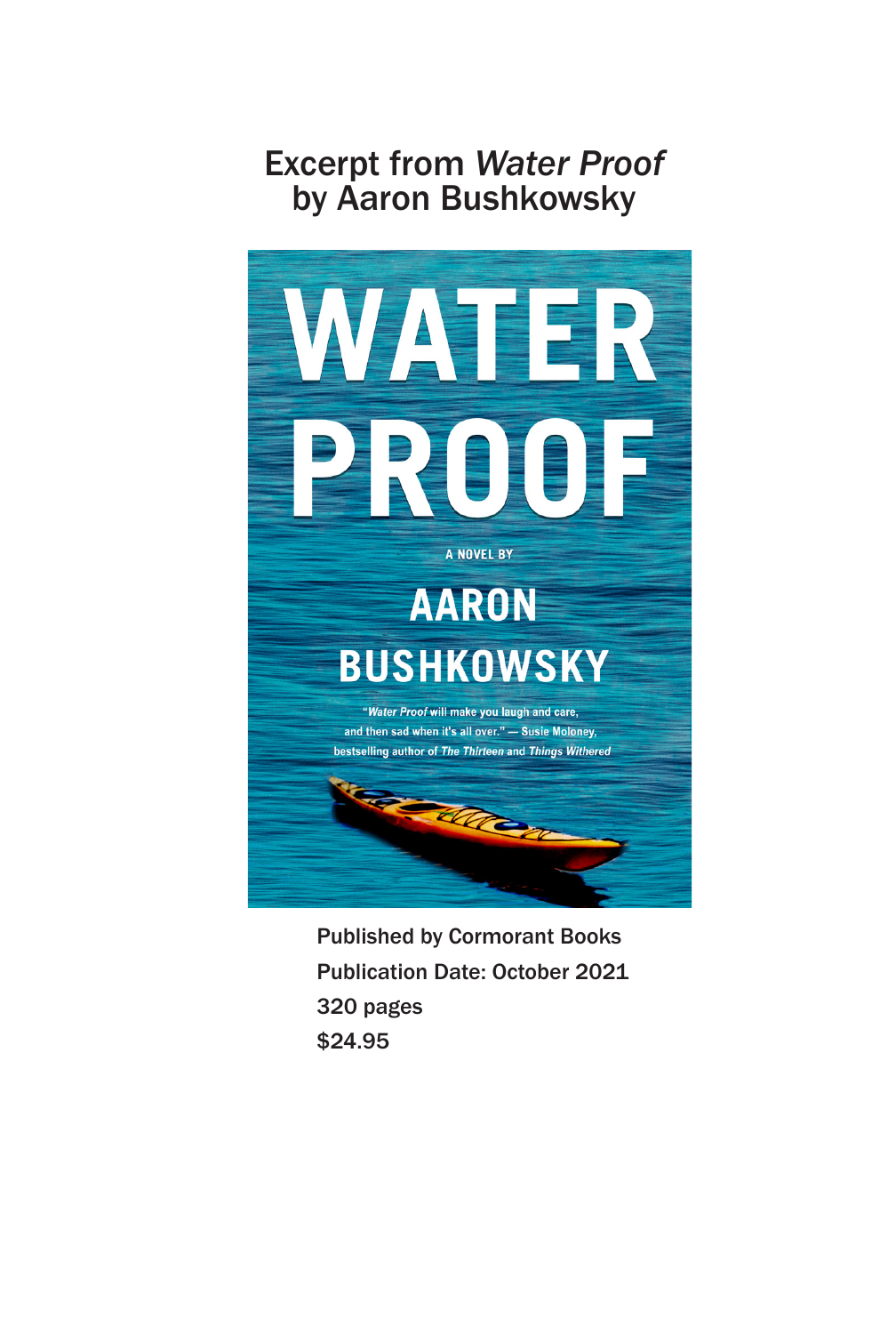## Chapter One

Let me first be clear about kayaking: I don't like it. You're at the mercy of the sea and when the sea is angry, you're just a bug to it. One misstep and you're in the drink. And once you're in the drink in late September, you have minutes to live. People die all the time doing this. But I'm doing this to save our marriage.

Desolation Sound.

East of Vancouver Island and quite far north of Vancouver, British Columbia.

It's called Desolation for a reason, especially in late September. There's nothing up there except kayak tours and whale watchers. Occasionally a nice sailboat splashes by, helmed by aging stockbrokers who name their vessels Lucky, Serenity or Providential. The view is to die for: endless blue waters, mountains as pristine as bachelors wearing brand new tuxedos, stiff and formal in the biting, cold, cold wind. Our paddles cut the flat waters as precise as surgeons' scalpels. Ten kayaks, mostly orange and red, moving silently across the open still water, gulls following us suspiciously as we make our way to our bivouac on the east side of Cortes Island, on the north end of Gulf of Georgia. We've seen killer whales and seals and in the distance, the telltale plumes of whale spouts. Humpbacks. But it's cold. And the fog starts to gather us into her skirt, the shore turning soft focus, movie-like and foreboding.

If there were a soundtrack to go with this, it would be a cello, naturally. A build to it.

You'd need a big lens to get all this, maybe a Nikon 14-24mm or something like that. Something professional to get all the blues and greens and browns and white — yeah, there's white. The tops of mountains everywhere around us: white, white, white.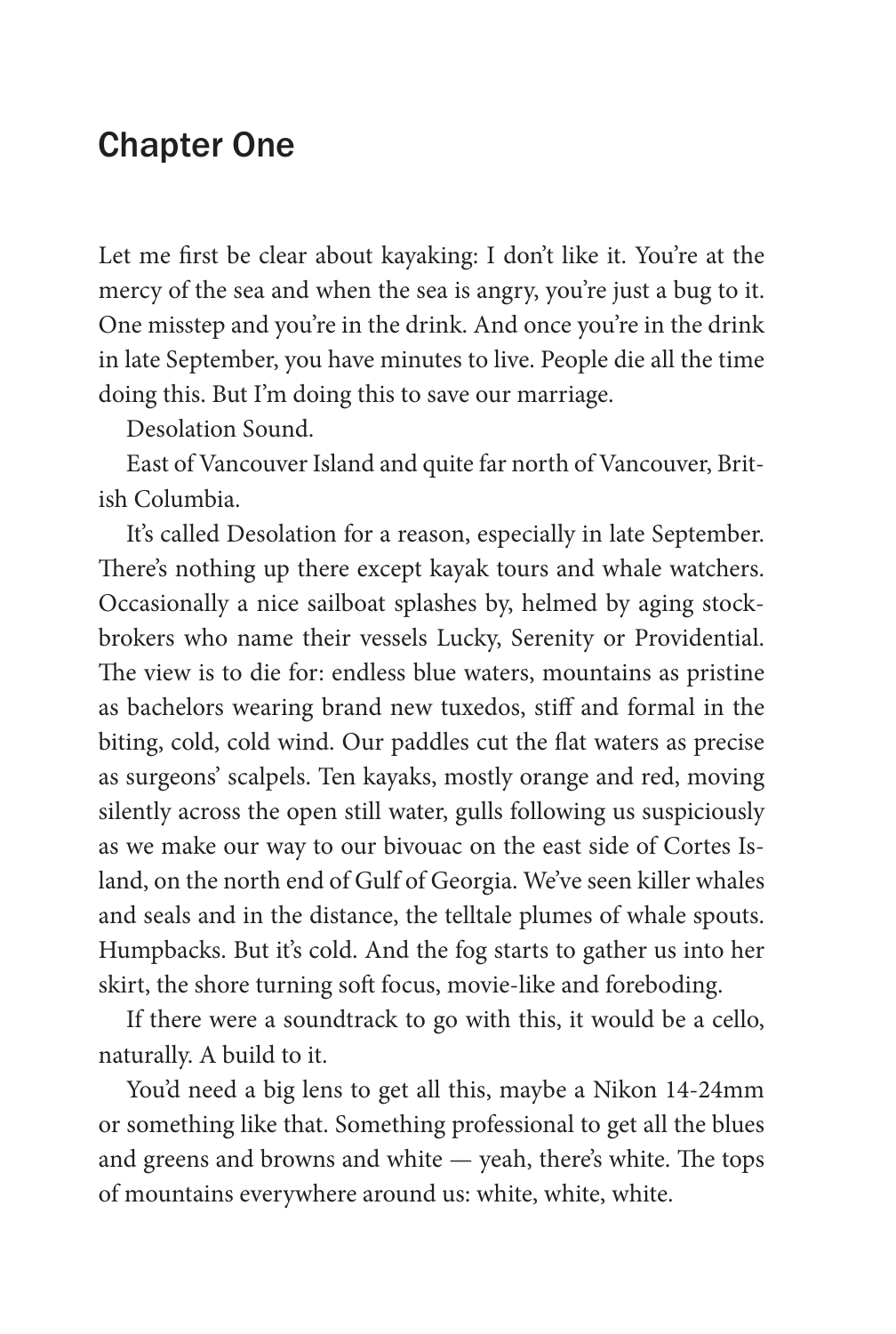I'm actually tired of breathing all this in. My lungs hurt. The wonder in my eyes is draining. I'm overthinking scenery, experiencing too much, too long. Even my ears ache. I'm tired of listening to silence all day. And watching the forever horizon for the water's dark blue edge. Nothing happens except for views to die for. And it's a slow death.

My shoulders are killing me. My hands shake. And my cracked lips feel like Mister Salty pretzels. The ones before they eased up on the coarse salt. We've just paddled for two hours across open water. The first hour we kept our bows turned into the three-foot swells, up and down, fighting the waves and wind, and eventually nausea. Watch the kayak in front of you. Watch it disappear six feet away. Watch the kayak ahead of you. Disappear. Don't panic. Never panic. Paddle. Throw your fist out, jab the air with your hand on the paddle. Jab the other fist. Establish a rhythm. Steady. Steady. Back and forth as the sea writhes in slow motion.

You can do this! You can! Dig! Dig! Dig!

This is the coxswain in my head and he's a bastard.

The shore doesn't appear until the second hour when the water flattens out into an ominous green belly swell. I see dark shapes low under my bow. I can only imagine what they are: killer whales, sharks, giant otters, the kraken.

It's quiet. As they say in the movies, too quiet.

It's Waterworld out here except with more islands and fewer smokers and minus Dennis Hopper, who was brilliant in the movie. Brilliant.

No, out here is a lot of flat wallow. The ocean senses us. And we're ruining the planet. Well, not all of us.

It's empty beyond empty and for all we know, we could be on an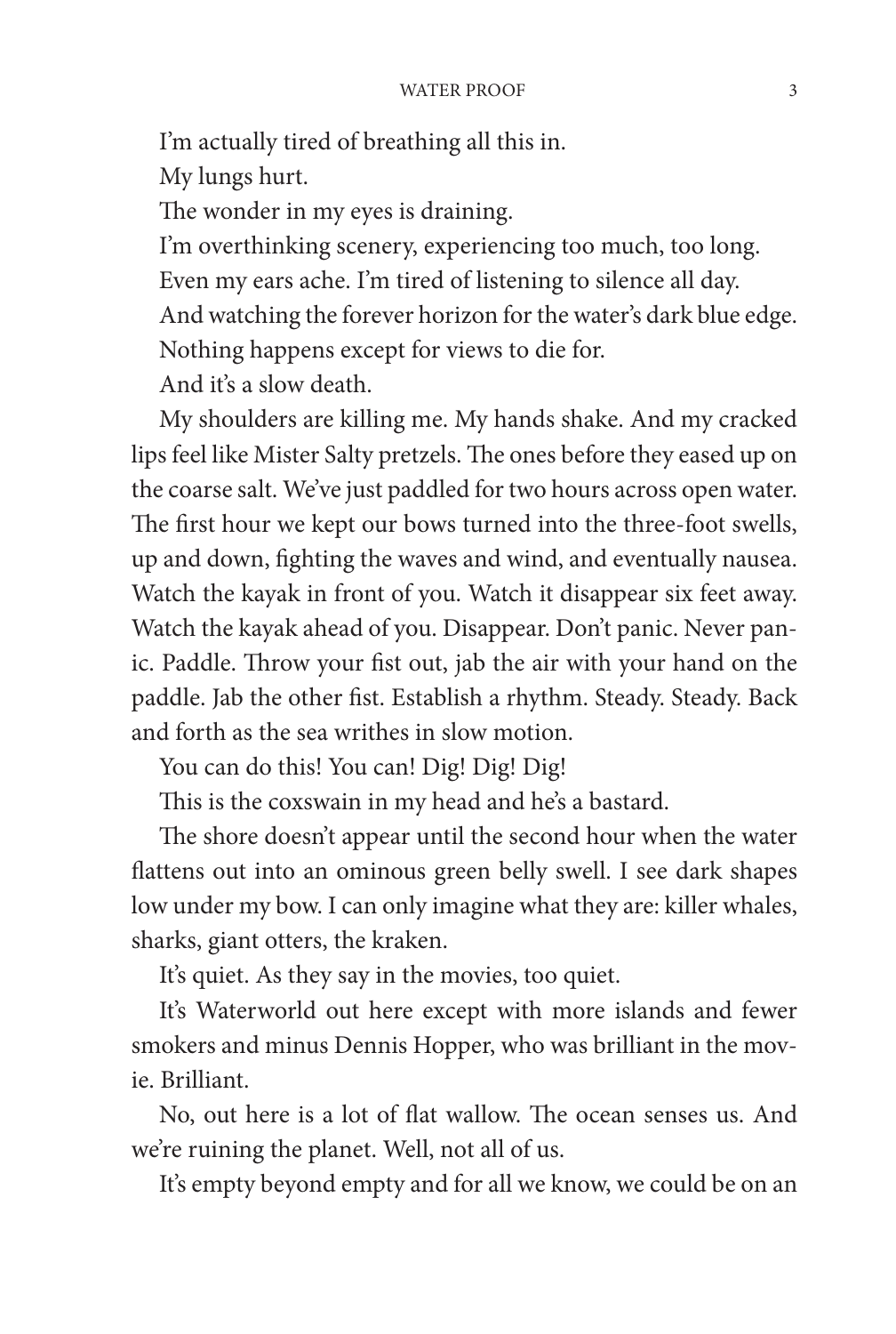alien planet searching for land.

Distance. Lots of distance between us.

Anna has ear buds in, you can barely tell because she has shoulder-length hair and a Tilley hat on. Loves Lady Gaga on the water.

In her own world in this world.

My wife is.

Strange.

We met online years ago when meeting online became the thing to do. She showed up late for the date wearing a jaunty nautical hat and white gloves with the fingertips cut off. Her short, mousybrown hair was tied back by elastic bands, her big cheekbones only exaggerated the runny mascara because she had been crying a lot, worrying about first impressions. There was an irony to this initial date that eluded me for years: the sorrow the precluded it wasn't really about me, but about how things were about to change forever.

And. Things change. Mostly when you're not watching. You grow apart. You drift. You forget what kept you in sight. What was it she said that first date that made you laugh? What was it that made you stop and look around? What did she smell like? Where did she go when you dropped her off in the Safeway parking lot? Swinging her purse like a lasso. Stumbling a bit in her black high heels and dark yoga pants. Looking back at me in my car looking back at her, tossing her short Princess Diana hair. Both of us smiling and thinking here it comes, here comes my future, the asphalt shimmering between us.

But where am I now?

What am I doing?

Then a majestic oil tanker appears and crawls toward us, its massive rusty hull sweating water. It seems to take forever, but then it slides by an island and disappears like a gator on the prowl.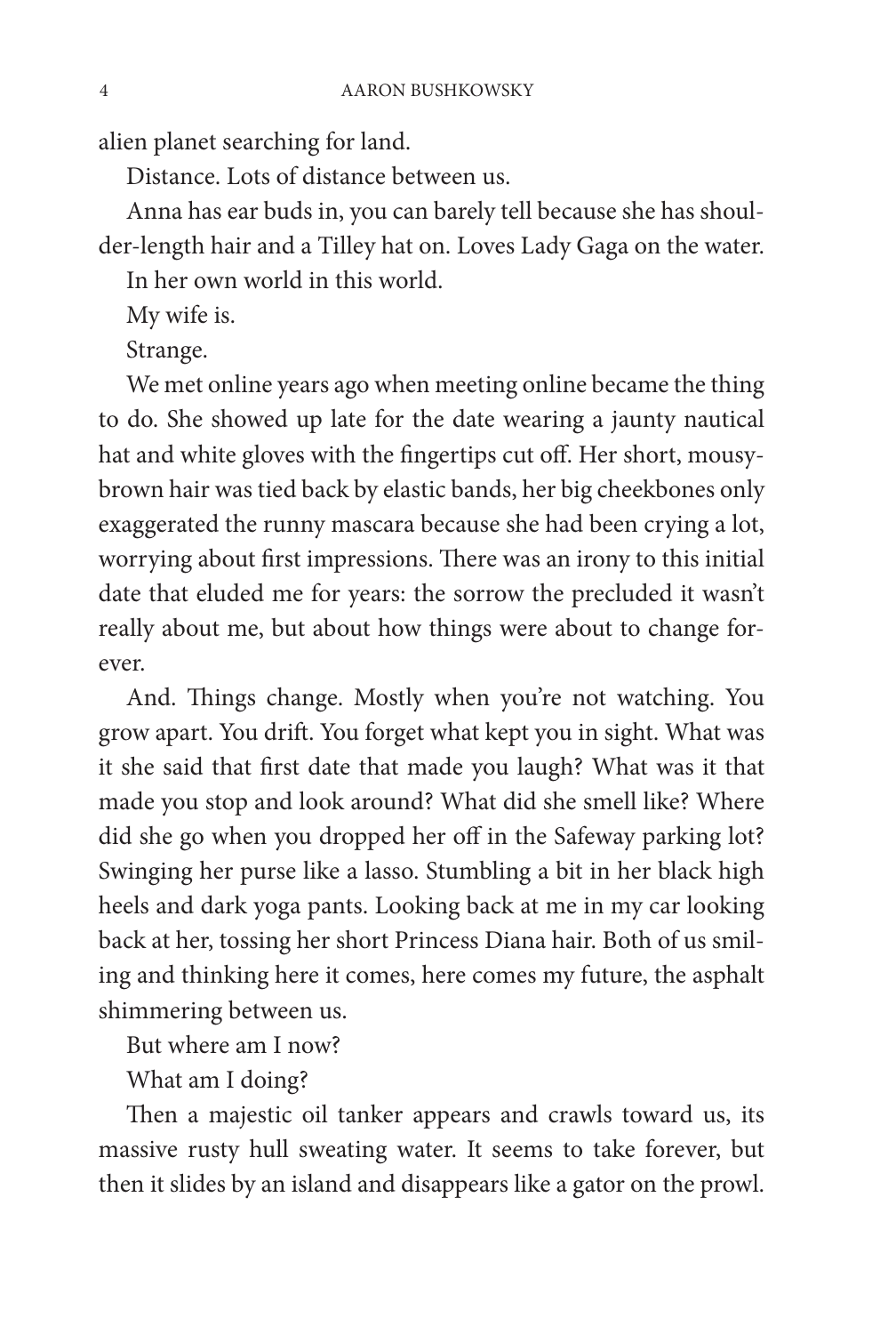I hear a ship's horn.

Across the water, of course.

Then.

I feel the water bulge under me. I imagine it, I guess. It goes by fast.

The others look around as if trying to figure out what just happened.

Holy crap.

A warning?

A bad sign?

An accident?

We don't say much because we're worried about dying. You don't want to ditch in this shit. Not a chance. You'd never last.

My opinion, of course. And I'm an extremist. But the fact is I'm terrible in water and on water. I was never much of a swimmer and I get nauseated fast because of vertigo. There's also a rhythm to the ocean and I can't dance.

It's swell to have swell, but as my mother used to say: enough is enough, go to your room if you think you've got moves.

Wow, is it quiet out here, I say to nobody in particular.

Not a single murmur in agreement.

What's with these people? Aren't we paying for this?

The ocean gurgles. It's a deep one, far beneath our skinny hulls and fat asses.

A silence. As vast as it is out here. All-consuming. The edge of dusk swallowing us slowly. We mean nothing. Nothing. The great expanse has not been expanding our minds, that's for sure.

A real quiet ride, wave after wave.

Solitude with each stroke, building.

Later Anna will say nobody talked because nobody talked. It was because of the natural beauty. The sky. The mountains. The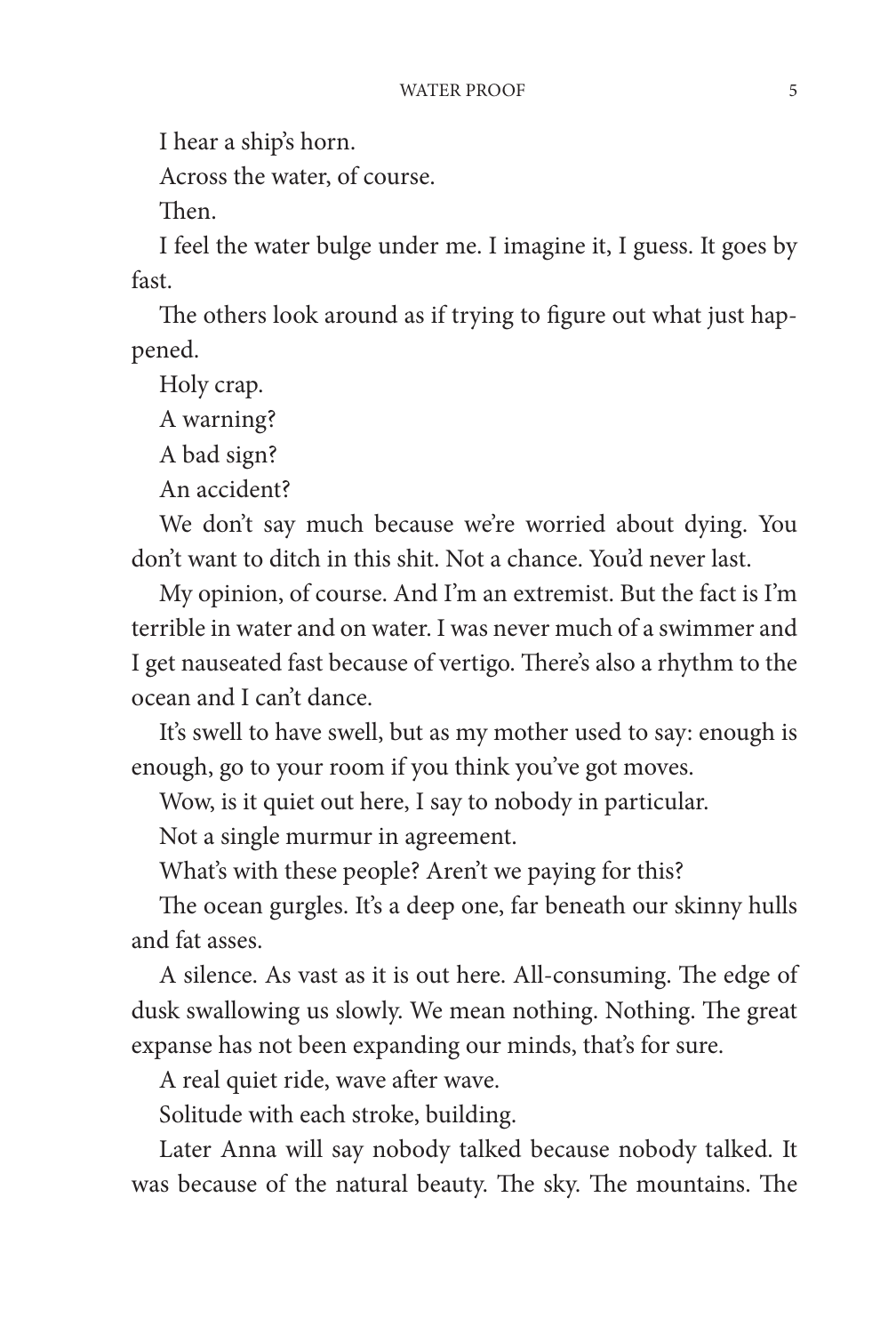water. Etcetera.

The inescapable fact is, we feel totally insignificant in the emptiness out here.

You do. And you start to regret many things that are out of your control.

Like global warming. And oil production. Pipelines. Marriage. I shiver like hell. Can barely swallow. Or talk. Also. It's Friday, the 13th. It really is.

Most of us beach without a problem. We scrape the shore with the bottoms of our boats, snap off the Oh Shit handles on the spray skirts, and creep out ankle-deep in the cold, cold water. My feet feel like they just went to the dentist, completely numb. I stumble getting to the shore and look amateurish because I drop my sunglasses a couple of times. I want to throw up. I might be seasick. My fingers are white raisins. Our fearless leader, Emma, a bright, curvy, dark-haired Environmental Sciences major from the University of Victoria, wades out in her bright yellow gum boots, scanning the soft cloth of fog starting to muffle our very existence on the rocky shore.

Andy, Anna, Allan, Faith, Colin, Kayla, Robert, his partner, Chris and Sarah?

Emma reads from her list. Sarah?

Sarah?